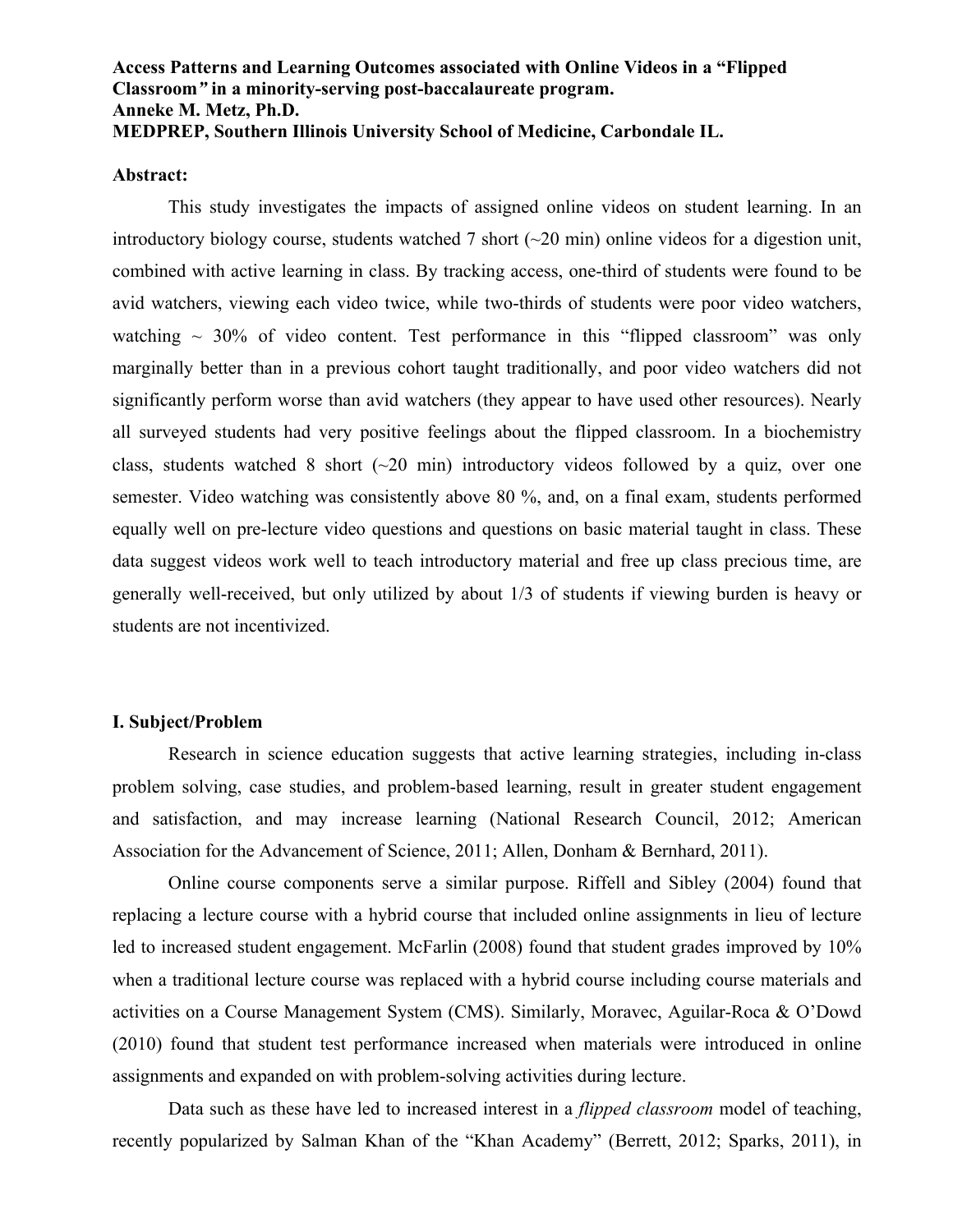which rote content learning and lecture activities are moved onto online modules. This allows class time to be spent on problem solving or other active student engagement strategies. However, little is known how students engage with such modules.

In this study, patterns of access to assigned online videos were examined in a biology and biochemistry course taken by pre-medical majors. Videos were used in two different ways: as complete replacement for in-class lectures (for one unit of the biology course) and as "pre-lectures" used throughout the semester to learn/review basic material before class (biochemistry course). Besides tracking time spent by students on each video in both courses, student performance on units utilizing online videos was compared to student performance when students were taught in a more traditional manner. The study had four research aims: 1. To determine the extent to which students in the course accessed videos; 2. To determine if immediate quizzing on video topics increased student compliance in watching assigned videos; 3. To determine student interest in video instruction; and 4. To determine if students performed differently on tests of material taught in-class versus online.

#### **II. Study Design and Methods**

The study was performed in two courses taught in a post-baccalaureate premedical program: an introductory biology course, and a special topics course in biochemistry (medical approaches to biochemistry).

*Video presentation and assessment of learning outcomes:* In the biology course, part of a team-taught 3-semester introductory biology/physiology sequence, this study focused on a unit on the digestive system. In a quasi-experimental design over two semesters, cohorts of  $\sim$ 30 students were taught a two-week unit on digestion using either a traditional or flipped teaching model. To determine cohort similarity, we compared previous semester GPA in three identical courses taken for the post-baccalaureate program as well as performance on a standardized test for students in both cohorts. In the traditional semester (spring 2012), material was presented via PowerPoint presentations, and notes were provided to students. In the flipped classroom method (spring 2013), lecture material was placed online as seven short (10-25 min) instructor-produced videos, supplemented with a copy of the video Power-point and instructor notes. Classroom time was spent focused on a case study, problem solving, question/answer sessions and group work. In both iterations of the course, students took an identical 6-item passage based exam at the end of the unit (as part of a larger midterm encompassing other units; exams were not returned).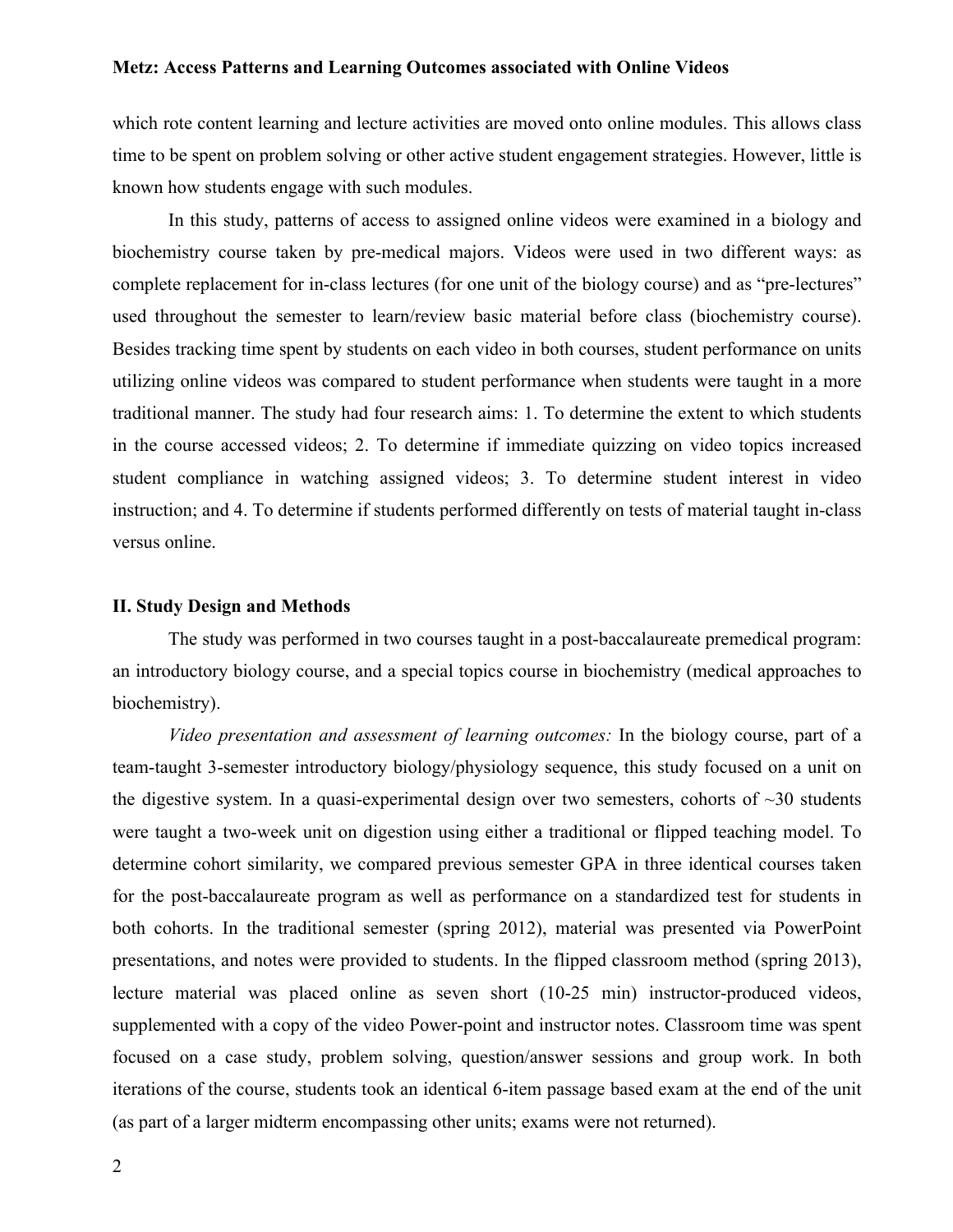In the biochemistry course, 15 students were enrolled in spring 2013. Students were required, through the course of the semester, to watch 8 brief  $(\sim 20)$  minute instructor-produced "pre-lecture" videos and for each take a 30 minute, 10 point multiple-choice online quiz as part of their course grade (13% of total grade). At the end of the semester, student took a closed book, multiple-choice comprehensive final exam. For this exam, an internally controlled study design was used in which performance of the same student cohort on introductory material covered in prelectures was compared to their performance on introductory material not covered in pre-lectures.

*Access pattern analysis*. Student usage of online videos in both courses was tracked using the "Desire-2-Learn" (D2L) Course Management System (CMS). The time each video was accessed by each student (in minutes) was recorded. To compensate for different video running times (between 10 and 25 minutes), each access time was converted to a percentage of the video length. The percentages of students that accessed each video were also tabulated. In addition, the authors determined whether each student had downloaded the accompanying PowerPoint files for each video by checking file access logs on D2L.

*Attitudes survey.* Students in the 2013 biology class were asked to anonymously complete a 16-item Likert-scale survey of attitudes towards online videos and active-classroom activities. Students ranked items from 1 (definitely disagree) to 5 (definitely agree). The survey included subscales for interest in online learning and interest in an active classroom, with some items reverse-coded. In addition, students were asked to rank which resources they used most in preparing for course exams. Students could rank up to 9 items from 1 (most used) to 9 (least used) but were asked to leave the item blank if they did not utilize the item (*e.g.* a paid tutor).

All statistical analyses were performed in PASW Statistics 18 (IBM) or Excel v11.6.6 (Microsoft, Inc.).

### **III. Analysis and Findings**

The purpose of the current study was to better understand student engagement with online videos that accompany the flipped classroom instructional model. We aimed to determine to what extent students utilized assigned videos, if the use of the videos increased student interest, and the impact of videos on course performance. Students were assigned online videos in two separate courses: an introductory biology class and a biochemistry seminar course.

**A. Biology Course.** In the biology course, students were assigned the videos to watch outside of class, while class time was used for active engagement with material. Seven videos were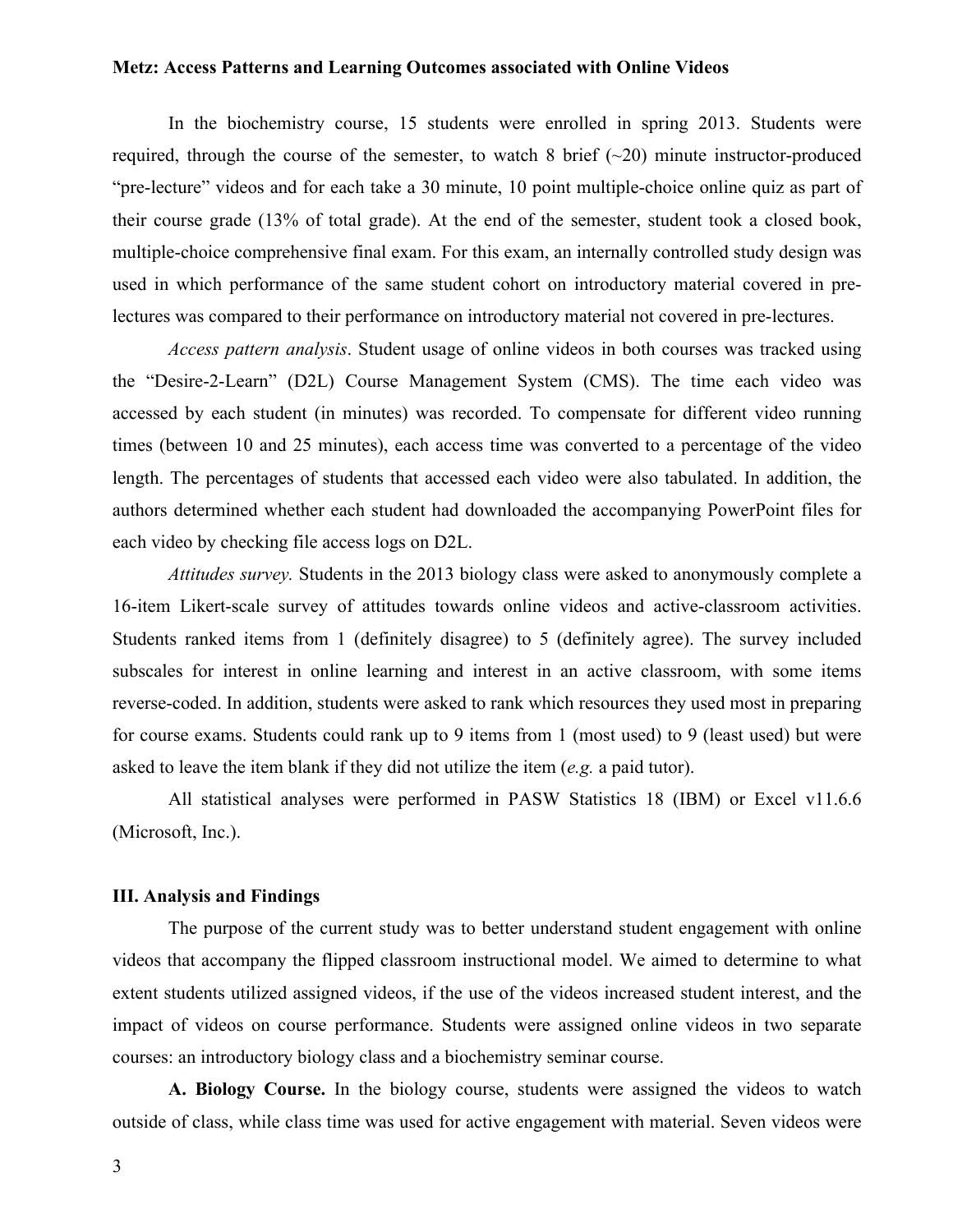assigned with an average runtime of 17 min. Students expected to watch videos prior to class periods utilizing active learning strategies (over a 2 week span), but compliance was not monitored or tested. In the previous year, the same material had been taught traditionally, using assigned readings and lecture.



When students were surveyed regarding attitudes towards the flipped classroom, results were overwhelmingly positive **(Fig. 1)**. The online interest metric averaged student responses to four items (e.g. online lectures are helpful to my learning; I get more out of online lectures than traditional lectures); the active classroom metric was an average of five items (e.g. in-class activities are helpful to my learning; classroom activities are a waste of time [Reverse coded]). Over 80% of students had positive responses, and the average Likert-scale value for both metrics was  $\sim$  4 on a 5 point scale).

Although students professed to like online videos, we aimed to determine how frequently they were actually utilized. When video access times were measured, the average video viewing time across all videos for the 2013 biology cohort was 82% of the combined video length, suggesting a high viewing rate. However, **Fig. 2** also indicates that no more than 60% of students accessed any one video, and video access rates decreased with each subsequent video. On average, each video was accessed by about 39% of students. If the viewing patterns of the most engaged students (those watching at least 5 of the 7 videos) are analyzed (N=9), a very different pattern emerges **(Fig. 3).** These "avid watchers" not only watched most or all videos, they spent an average of *more than double* the running time with each video. It thus appears that about 1/3 of the class used the videos a lot, and the rest of the class used them hardly at all.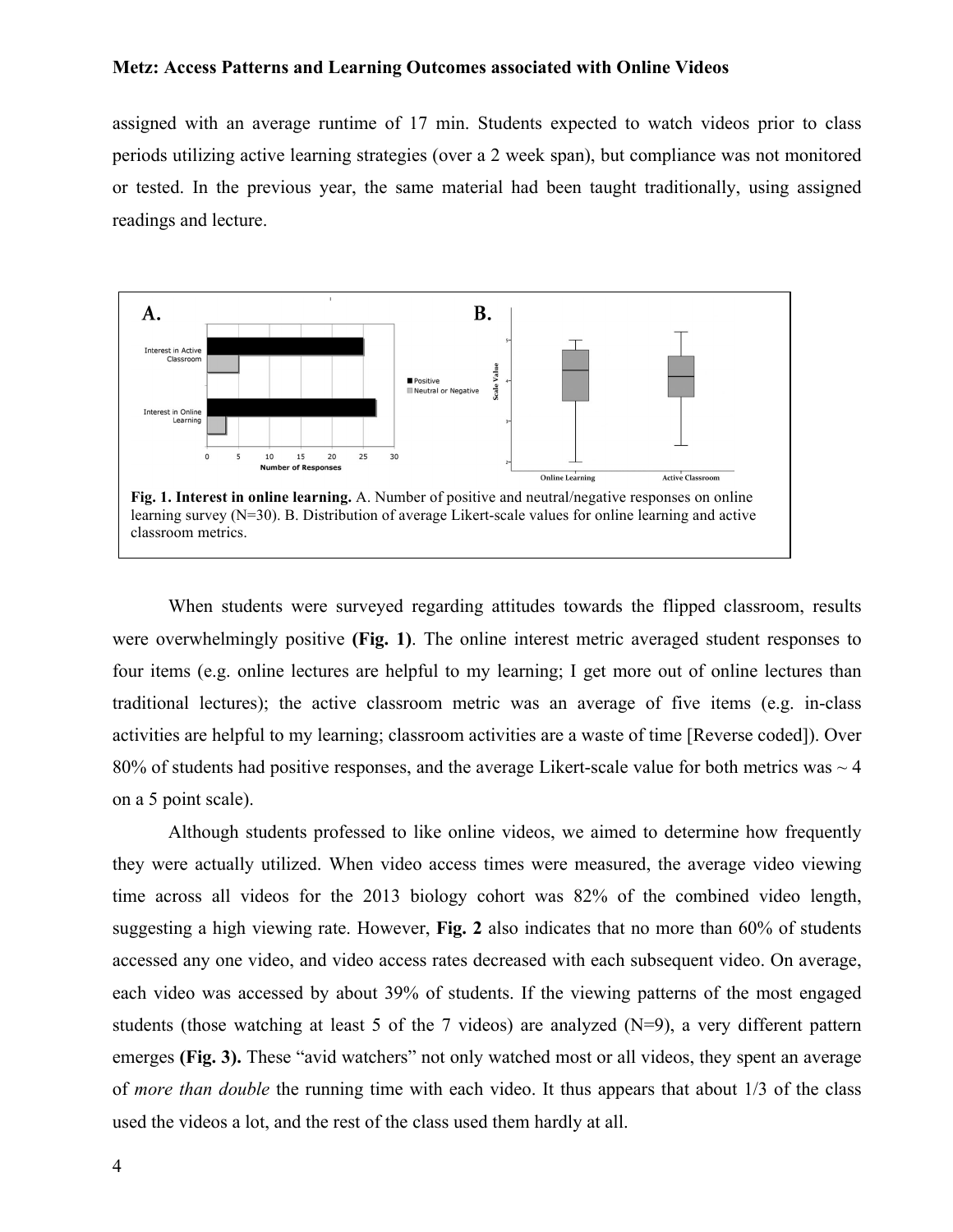

Next we examined how well the entire video cohort performed on a standardized test compared to the previous cohort. Because we compared two cohorts one year apart, we examined how well they were matched academically. We used three identical science courses (all part of the post-baccalaureate program (MP) taken by all students in the prior semester to calculate average GPAs, and also

compared students' performance on the biology portion of MCAT Practice Exam 9 (AAMC), a computer-based test that we gave to all students under standard conditions at the start of the term.



The student cohorts were closely matched by GPA and performance on a standardized test (**Fig. 4A**). Then, to determine if biology students performed better with the flipped classroom, students in both years were given an identical six-item passage-based (MCAT style) exam at the end of the unit (exams were not returned). Students that were taught using the flipped classroom performed an average of 7% better on the digestion unit exam than students taught more traditionally (**Fig. 4A**). However, the sample size was too small to obtain statistical significance. In examining the six individual items, flipped-classroom students performed significantly better than traditional students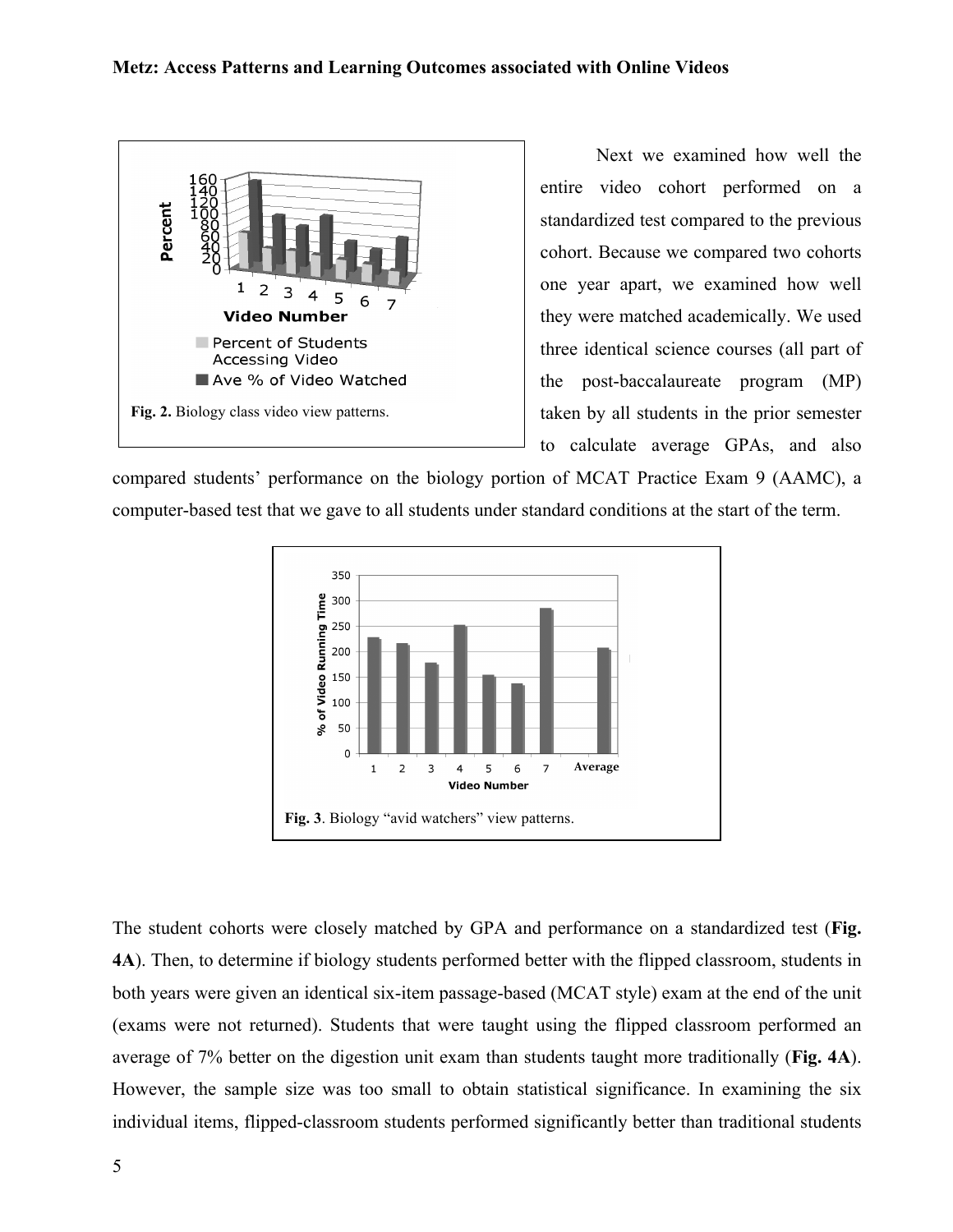on two items ( $p \le 0.05$ ), moderately better on one item ( $p = 0.07$ ), moderately worse on one item ( $p=0.10$ ) and about the same on two items ( $p > 0.50$ ) (**Figure 4B**).

|                                      | 2012    | 2013      | p-value       |
|--------------------------------------|---------|-----------|---------------|
| Mock 9 MCAT Bio Score                | 7.43    | 7.43      | $p = 1,00$    |
| <b>Prior Semester MP Science GPA</b> | 3.12    | 3.20      | 0.51<br>$n =$ |
| <b>Digestion Test Score</b>          | 4 (67%) | 4.41(74%) | 0.18          |

**Fig. 4A.** Comparison of biology cohorts' exam performance.

| Question       | Year | Mean | Std. Dev | P-value |
|----------------|------|------|----------|---------|
| 1              | 2012 | 0.81 | 0.40     |         |
|                | 2013 | 0.90 | 0.31     | 0.07    |
| $\overline{2}$ | 2012 | 0.44 | 0.50     |         |
|                | 2013 | 0.72 | 0.46     | 0.02    |
| 3              | 2012 | 0.84 | 0.37     |         |
|                | 2013 | 0.76 | 0.44     | 0.10    |
| 4              | 2012 | 0.75 | 0.44     |         |
|                | 2013 | 0.72 | 0.46     | 0.65    |
| 5              | 2012 | 0.41 | 0.50     |         |
|                | 2013 | 0.45 | 0.51     | 0.54    |
| 6              | 2012 | 0.75 | 0.44     |         |
|                | 2013 | 0.86 | 0.35     | 0.03    |

Figure 4B: Average item scores for individual digestion exam questions, 2012 and 2013 cohorts.

The performance of the "avid video watchers" (9 of 30 students) was then considered compared to poor or non-video watchers in the same cohort (rest of the cohort, 21 students). The difference in access time between these two groups was striking. While avid watchers averaged access time at 208% of the video run time (over all 7 videos), the rest of the cohort averaged only 32% of video run time (and only 15% of video run time if you leave the first video out of the analysis). In terms of academic performance, the results were mixed **(Fig. 5)**. Avid video watchers had slightly higher previous semester science GPAs and mock MCAT 9 biology scores, and performed slightly better on the unit exam. However, they scored more poorly on another mock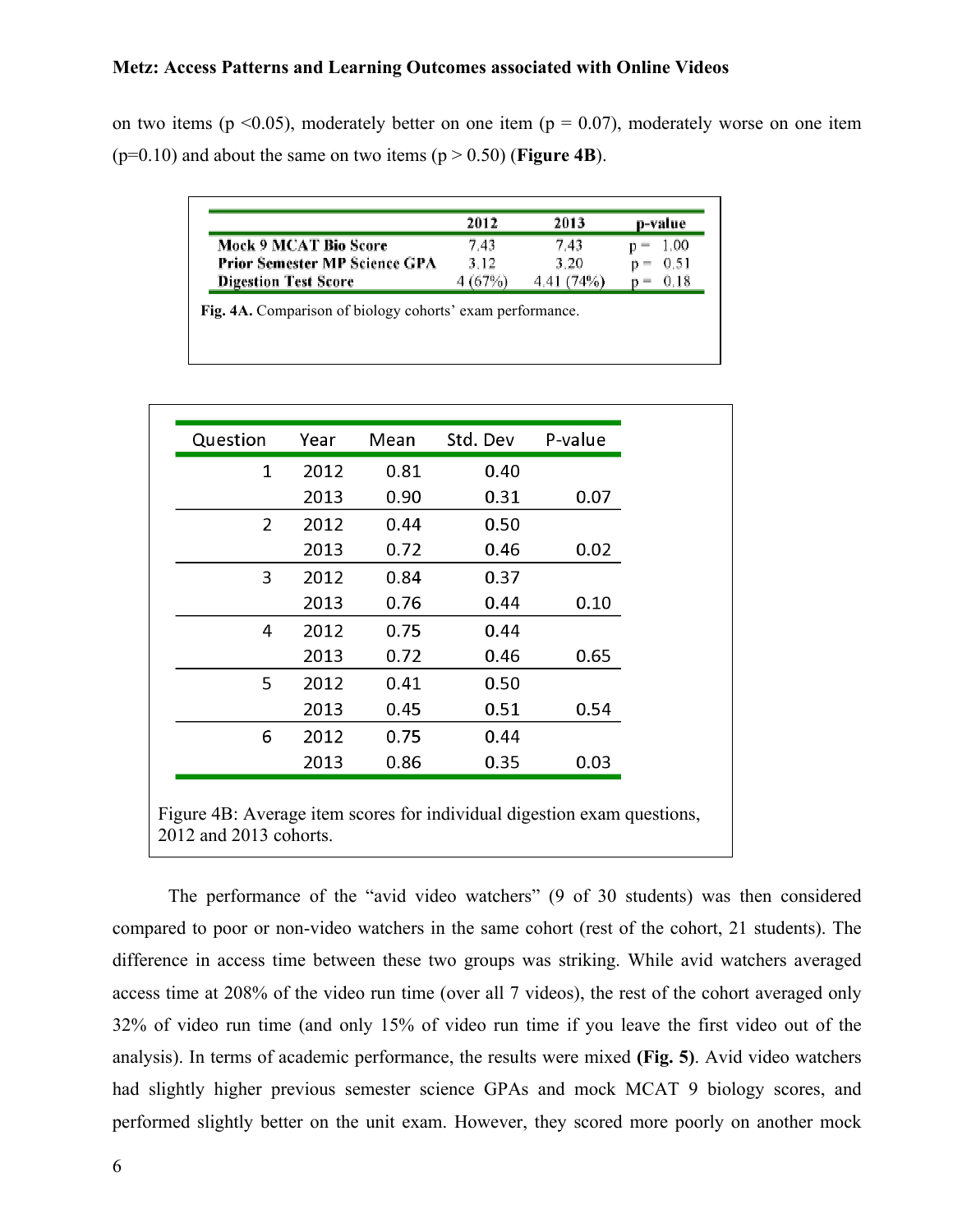MCAT biology exam taken after the unit was completed. These data suggest that students may find different ways to learn effectively. Some non-video watchers may have effectively studied the material using only the PowerPoint file, or used suggested textbook reading, or additional instructor notes that were provided. Survey data of these students bears this out. When these students were asked to rank nine study tools from 1 (most important) to 9 (least important), overall they ranked instructor notes and textbooks as their top study tools. Instructor videos, other online videos and other online tutorials/animations were ranked 3-5, respectively.

|                               | Avid Video Watcher | Poor/Non Video Watcher | p-value    |
|-------------------------------|--------------------|------------------------|------------|
| <b>Digestion Test Results</b> | 4.56               | 4.35                   | $P = 0.76$ |
| <b>MP</b> science GPA         | 3.27               | 3.17                   | $p = 0.38$ |
| Mock 9 bio results            | 7.67               | 7.30                   | $p = 0.15$ |
| Mock 10 bio results           | 8.22               | 8.55                   | $p = 0.45$ |

**Fig. 5.** Comparison of avid and poor video watchers.



**B. Biochemistry Course.** The online videos were used somewhat differently in the biochemistry course. Eight videos were spread over one semester (rather than a short unit in the biology course), the intent was to cover introductory material only, and students were required to complete an online, 10-point quiz on each video prior to coming to class. To encourage individual work on quizzes, students had only one chance to access each quiz, quiz time was limited to 30 minutes, and questions were drawn from a bank so each student received a slightly different quiz.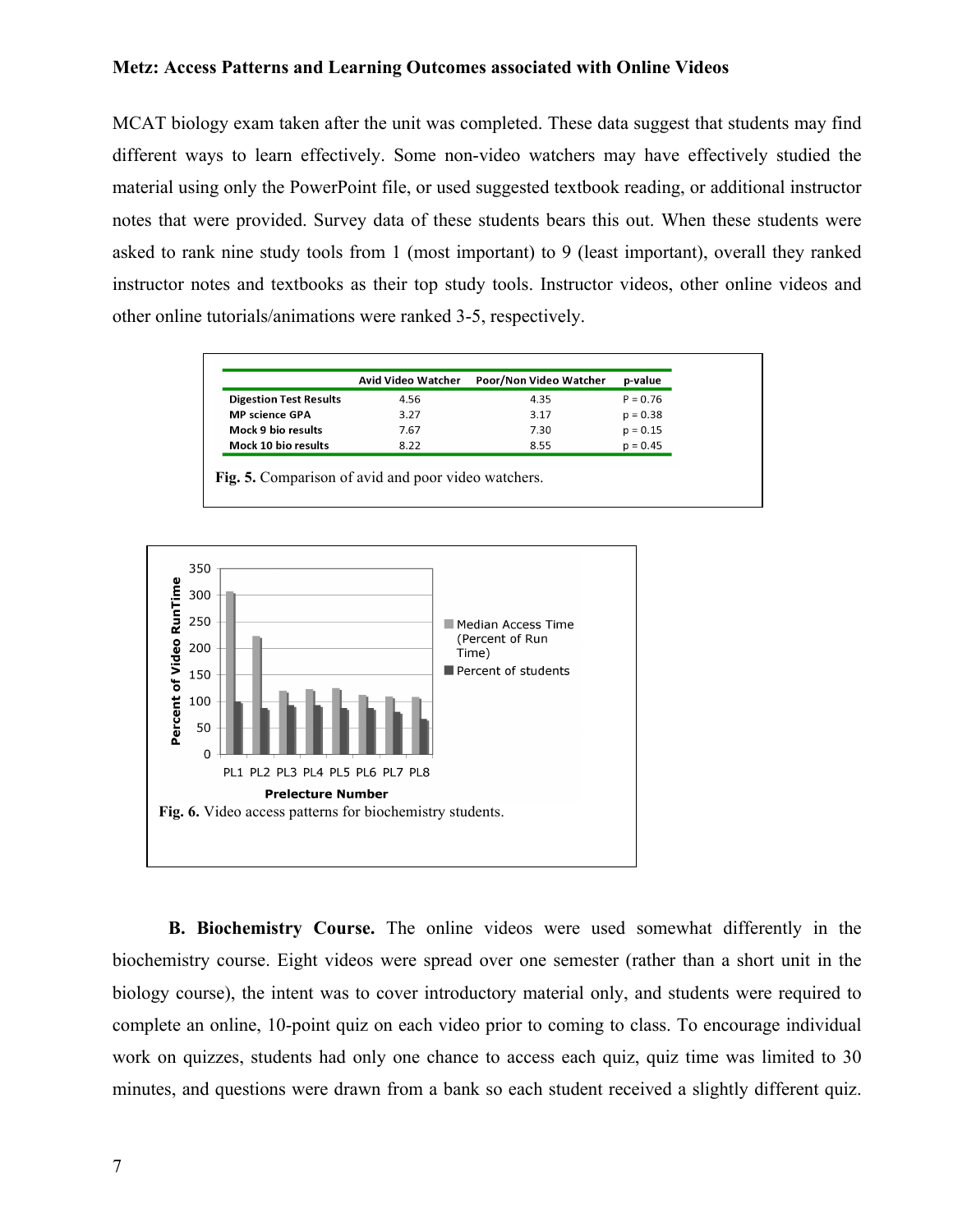The number of videos (8) was similar to the number used in the biology course (7), and the average length for videos in both classes was 17 minutes.

Median video access times and percent of students accessing each video are shown in **Fig. 6**. [Median rather than mean access times were used in this analysis because the population was small  $(N=15)$  and there were several extreme outliers in the access-time data). Like the biology students, the biochemistry students watched (as measured by access time) the first video more than subsequent videos. However, while viewing dropped off precipitously after the first 2 videos, the median access times for all videos never dropped below 100%, and the number of students accessing the videos also stayed high throughout the semester, consistently above 80%. This suggests that quizzing is helpful in enforcing video watching.

Another factor that may have made a difference in access between the two courses is that the videos were also more spread over the semester in biochemistry than in the biology course. Students may thus have been less likely to suffer from being overwhelmed by having to watch multiple videos in a short time span. Finally, like in the biology class, students who did not watch the videos may have accessed the material by studying the accompanying Powerpoint slides only, since these could be accessed separately from the video. For the biochemistry class, in examining Powerpoint access patterns for the semester, it was found that in only 3 instances out of 120 (15 students x 8 PowerPoints) was the Powerpoint file *not* downloaded.



Finally, we examined academic performance on basic material that was taught via video pre-lectures, and performance on material of similar difficulty not taught via video prelectures. The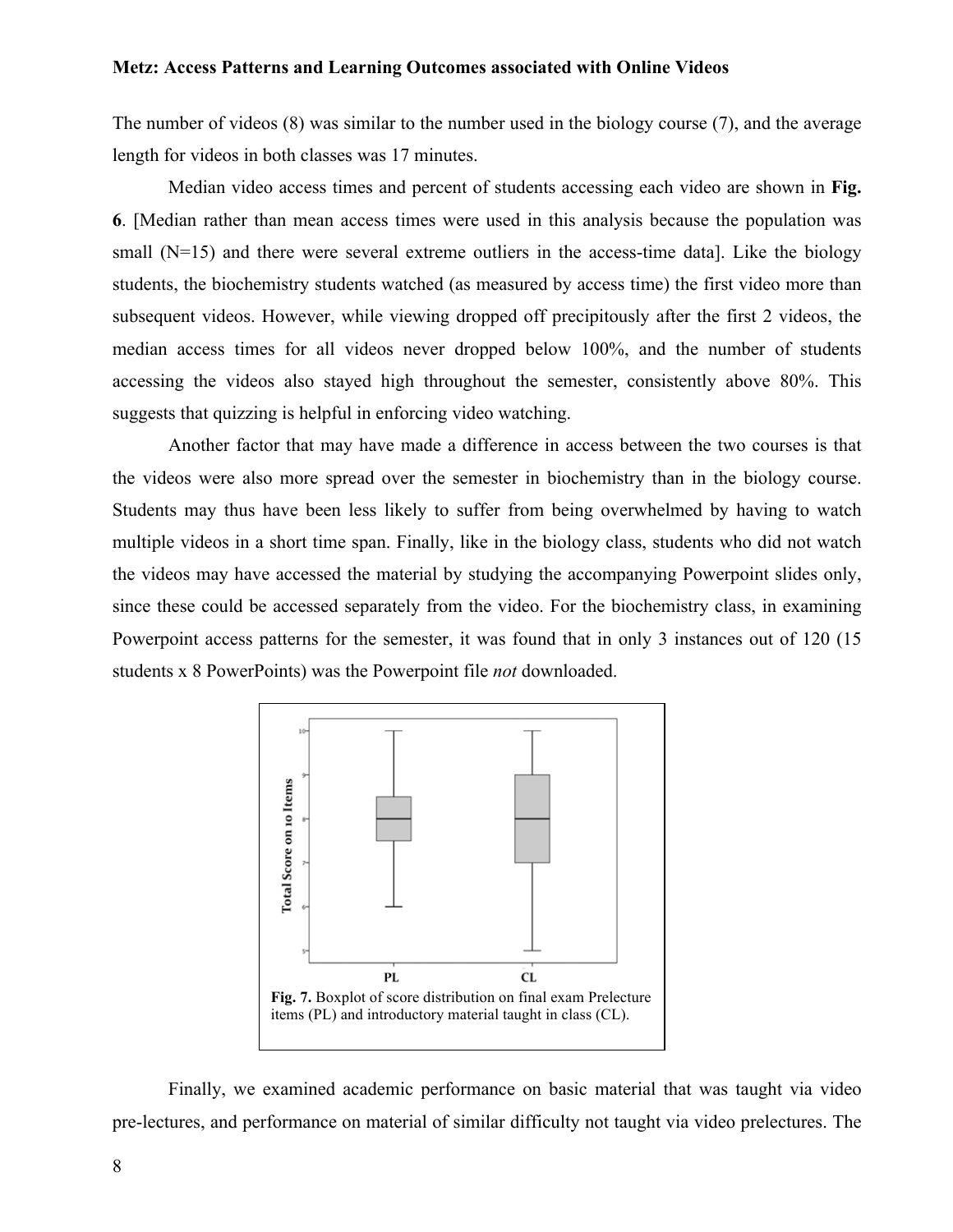closed book comprehensive final exam included 20 embedded multiple-choice items, 10 on material covered in pre-lecture videos (PL), and 10 items on introductory material covered in class (CL). Performance on the two question sets was nearly identical (7.93 PL vs. 7.87 CL,  $p = 0.902$ , **Fig. 7**). These data indicate that it is not detrimental to students to put basic material in online videos, and students can learn this material equally well via class time or outside of class with instructor videos. This should give instructors confidence to use the pre-lecture format to ensure all student have mastered basic material. The use of introductory videos in turn frees up class time, which can then be used to cover more complex concepts or questions.

While student reaction to pre-lecture videos in the biochemistry seminar was not formally studied, several student anecdotes bear out the utility of the pre-lecture format. While some students commented through the semester that they had seen much of the pre-lecture material before, other students with less biochemistry background gained confidence from the videos. These students felt more secure with the chance to review basic material at their own pace, which they said helped them "catch up" to peers that they perceived were better prepared for an advanced biochemistry seminar. Pre-lecture videos can thus help equalize a diverse student cohort, so everyone is properly prepared to gain the most from classroom time.

Results from this study are consistent with other published reports. The flipped classroom model with online course elements has proved popular with students. Garcia Biggs (2006) found that students had the highest overall satisfaction for hybrid, as compared to fully traditional, or fully online courses. Evidence for learning gains is more elusive. Dantes and Kemm (2008), like the current study, found that in a hybrid physiology laboratory course did not immediately translate to better test scores over a traditional curriculum, but did appear to help student master a deeper approach to learning. It may be that not all students utilize online resources in the same way, and student surveys in this project seem to bear this out. Johnson and Johnson (2006) suggest that individual students' learning styles affect their interaction with online environments, and that online environments are not universally preferred, depending on the activity and the learner type. This and other studies thus suggest that a variety of learning resources coupled with student empowerment to choose the resources that work best for them will be most effective approach to maximize learning for all students.

*Study Limitations*. Student attention to videos was inferred from access time recorded by the CMS. This method cannot account for student teams watching videos together, videos that are accessed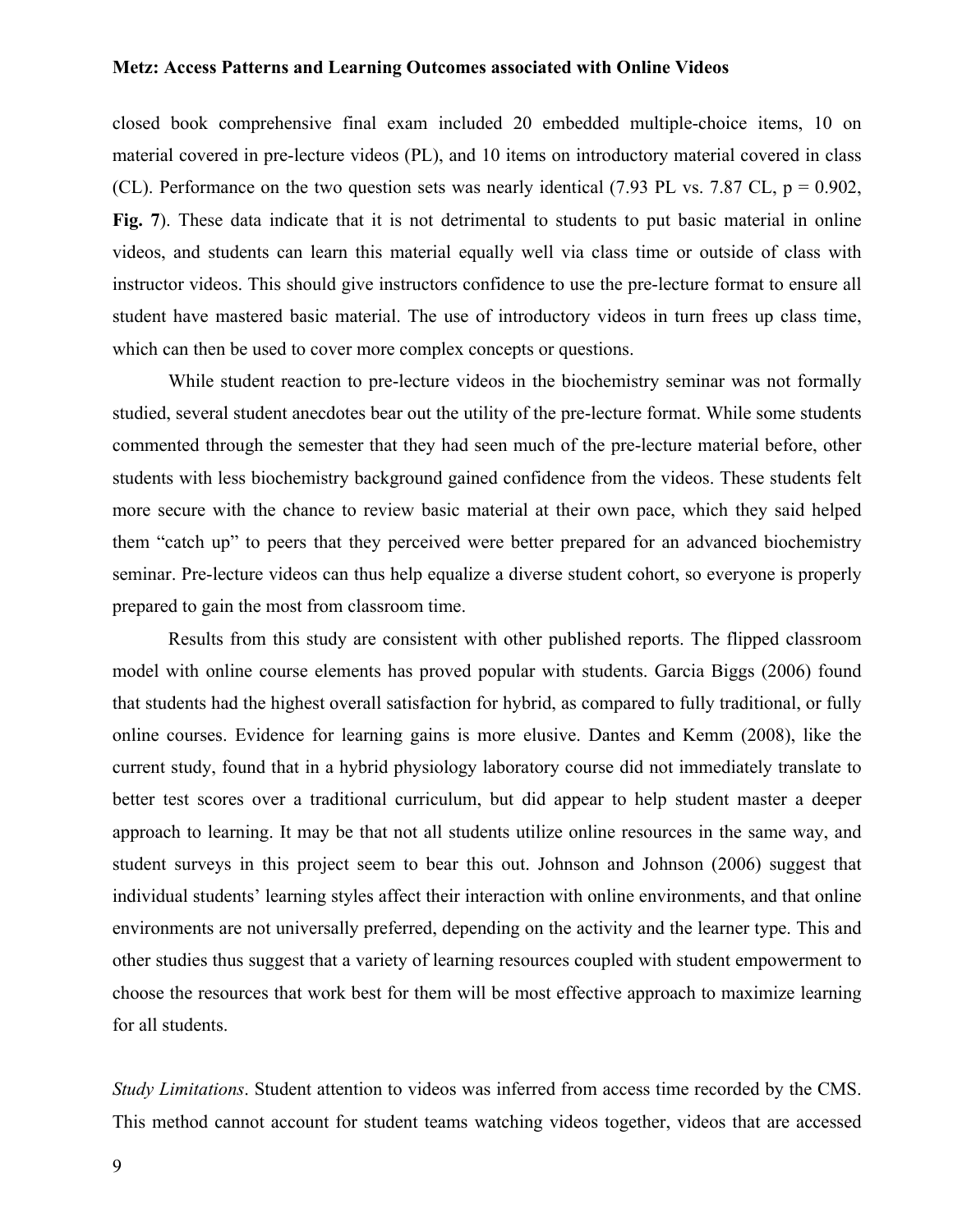but not watched, or computers abandoned and left to run after videos are opened. Students were also given additional resources to learn information covered in videos, so total study time of the material could not be assigned from video access time alone.

### **IV. Contribution to Field**

Classroom "flipping" is a relatively new approach and little is known about student behavior in terms how online resources are actually utilized. This study examines student access patterns of online materials in two different course circumstances, and provides valuable information about the frequency of access to assigned videos by enrolled students. It is notable that given the choice to use videos vs. other types of resources (e.g. textbooks), only about one-third of students consistently use videos as a learning tool. While this represents a minority of students, it may represent s group that would otherwise do poorly, and suggests that providing all students with a number of different resources will maximize overall student learning.

# **V. General Interest**

We anticipate that this study will be of interest to NABT members teaching at the 2- and 4-year college and university level, and possibly to teachers of advanced high-school biology.

## **VI. References**

Allen, D., Donham, R.S., & Berhardt S.A. (2011). New Directions for Teaching and Learning, 2011(128): 21-29.

American Association for the Advancement of Science (2011). Vision and Change in

Undergraduate Biology Education. (Report)

Berrett, D. (2012). Chronicle of Higher Education. V. 58(25). February 24.

Dantas, A.M. & Kemm, R.E. (2008) Advances in Physiology Education 32:65-75.

Garcia Biggs, M.J. (2006). Turkish Online Journal of Distance Education 7(2) article 4.Johnson,

G.M. & Johnson, J.A. (2006) ED-MEDIA 2006 Proceeding, 1861-1868.

McFarlin, B. (2008). Advances in Physiology Education 32: 86-91.

Moravec, M., Williams, A., Aguilar-Roca, N. and O'Dowd, D.K. (2010). CBE-Life Sciences Education 9, 473-381.

National Research Council. (2012). Discipline-based Education Research: Understanding and Improving Learning in Undergraduate Science and Engineering. (Report)